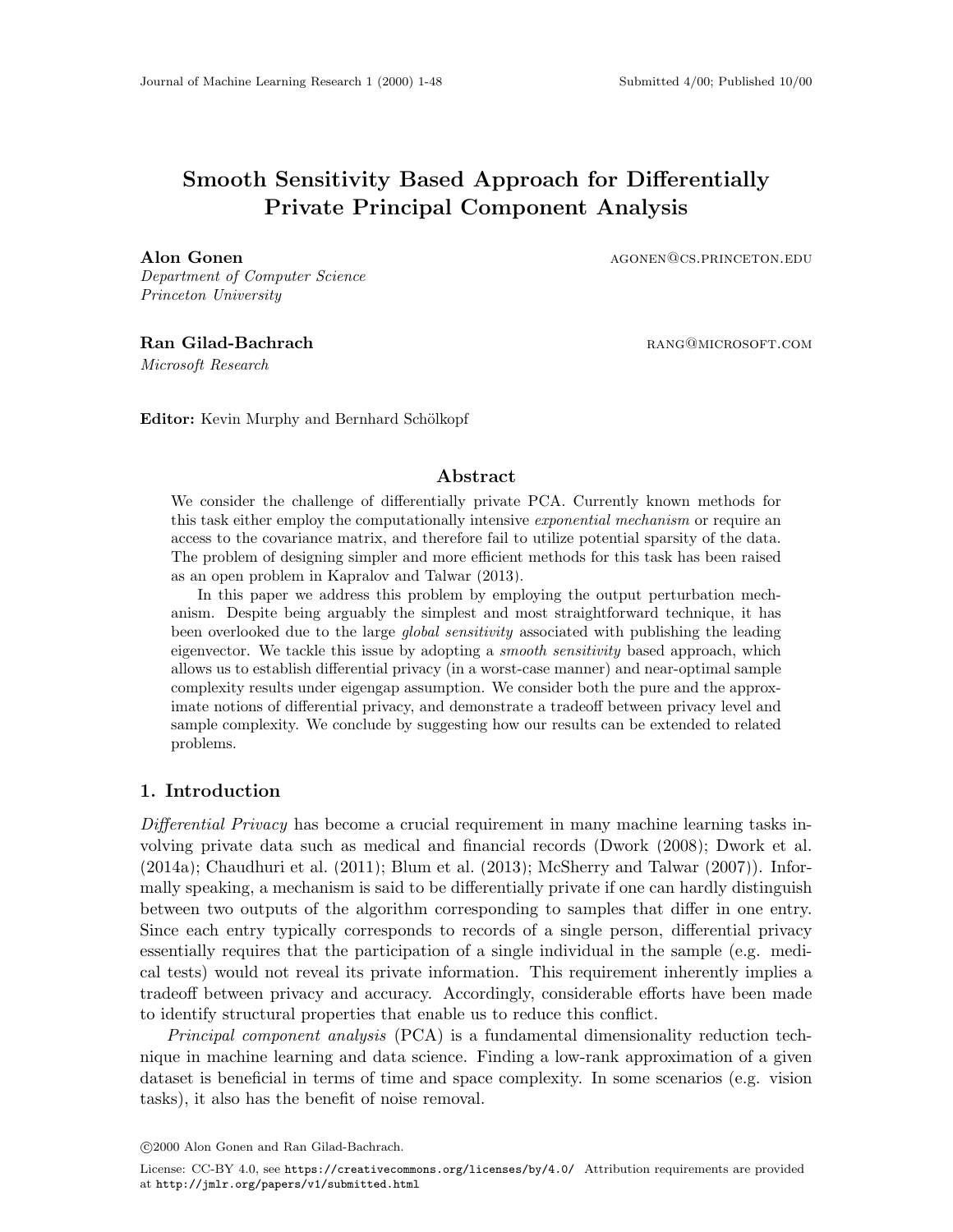In view of the above, it is not surprising that differentially private PCA has received substantial attention recently [\(Blum et al.](#page-11-4) [\(2005\)](#page-11-4); [Chaudhuri et al.](#page-11-5) [\(2012\)](#page-11-5); [Kapralov and](#page-12-0) [Talwar](#page-12-0) [\(2013\)](#page-12-0); [Hardt and Roth](#page-12-2) [\(2013\)](#page-12-2); [Dwork et al.](#page-11-6) [\(2014b\)](#page-11-6)).

Our main contribution is a simple yet efficient method to make PCA differentially private. In a nut-shell, our method modifies standard PCA algorithm by adding a postprocessing step in which a suitable noise is added to the output. Therefore, it is straightforward to combine it with any PCA implementation, including implementation that make use of unique properties of the data such as sparsity. To achieve that, we show that if there is a large eigengap between the leading eigenvalues of the covariance matrix, then the PCA problem becomes less sensitive to changes in its inputs. Hence, we can compute the amount of noise to inject as a function of the eigen gap.

#### 1.1 Problem Definition

Let us now describe the considered problem formally. Let  $\mathcal D$  an unknown distribution defined on the unit ball in  $\mathbb{R}^{d}$ . Given a low-rank parameter  $k \in [d]$ , our ultimate goal is to approximately solve

$$
\min_{U \in \mathcal{U}} F(U) = -\text{tr}(UU^\top C), \text{ where } C := \mathbb{E}_{x \sim \mathcal{D}}[xx^\top], \quad \mathcal{U} = \{U \in \mathbb{R}^{d \times k} : U^\top U = I_k\}, \quad (1)
$$

while preserving differential privacy. The input to the learning algorithm  $\mathcal A$  consists of a sample  $S = (x_1, \ldots, x_n)$  drawn i.i.d. according to D. Its output is denoted by  $\hat{U} \in \mathcal{U}$ . The sample complexity of the algorithm is a function  $n:(0,1)^3 \to \mathbb{N}$ , where  $n(\epsilon_{\text{g}}, \epsilon_{\text{p}}, \delta_{\text{p}})$  is the minimal size of an i.i.d. sample  $S = (x_1, \ldots, x_n) \sim \mathcal{D}^n$  for which the following conditions simultaneously hold:

 $\epsilon_{\rm g}$ -accuracy: <sup>[2](#page-1-1)</sup>with constant probability over both the draw of the sample S according to  $\mathcal{D}^n$  and the internal randomness of the algorithm,

$$
F(\hat{U}) \leq \min_{U \in \mathcal{U}} F(U) + \epsilon_{\mathbf{g}}.
$$

 $(\epsilon_{\rm p}, \delta_{\rm p})$ -differential privacy: Let  $d(S, S')$  be the minimal number of elements that should be removed or added to the sample  $S'$  to obtain the sample S. We say that S and S' are neighboring samples if  $d(S, S') \leq 1$ . We require that for all neighboring samples S, S', and for all  $U \in \mathcal{U}$ ,

$$
p(\mathcal{A}(S) = U) \le \exp(\epsilon_{\mathbf{p}})p(\mathcal{A}(S') = U) + \delta_{\mathbf{p}} ,
$$
\n(2)

(where p refers to the density function). The stricter notion of "pure" differential privacy requires also that  $\delta_{\rm p} = 0$ .

### 2. Algorithms and Main Result

In this paper we focus on particularly simple and efficiency-preserving method, named output perturbation. As its name suggests, the basic idea is to add noise to the output

<span id="page-1-0"></span><sup>1.</sup> Our results can be easily scaled to balls of larger radius.

<span id="page-1-1"></span><sup>2.</sup> Given a confidence parameter  $\delta$ , standard techniques can be used to decrease the probability of failure to  $\delta$  while incurring only logarithmic overhead in terms of sample complexity.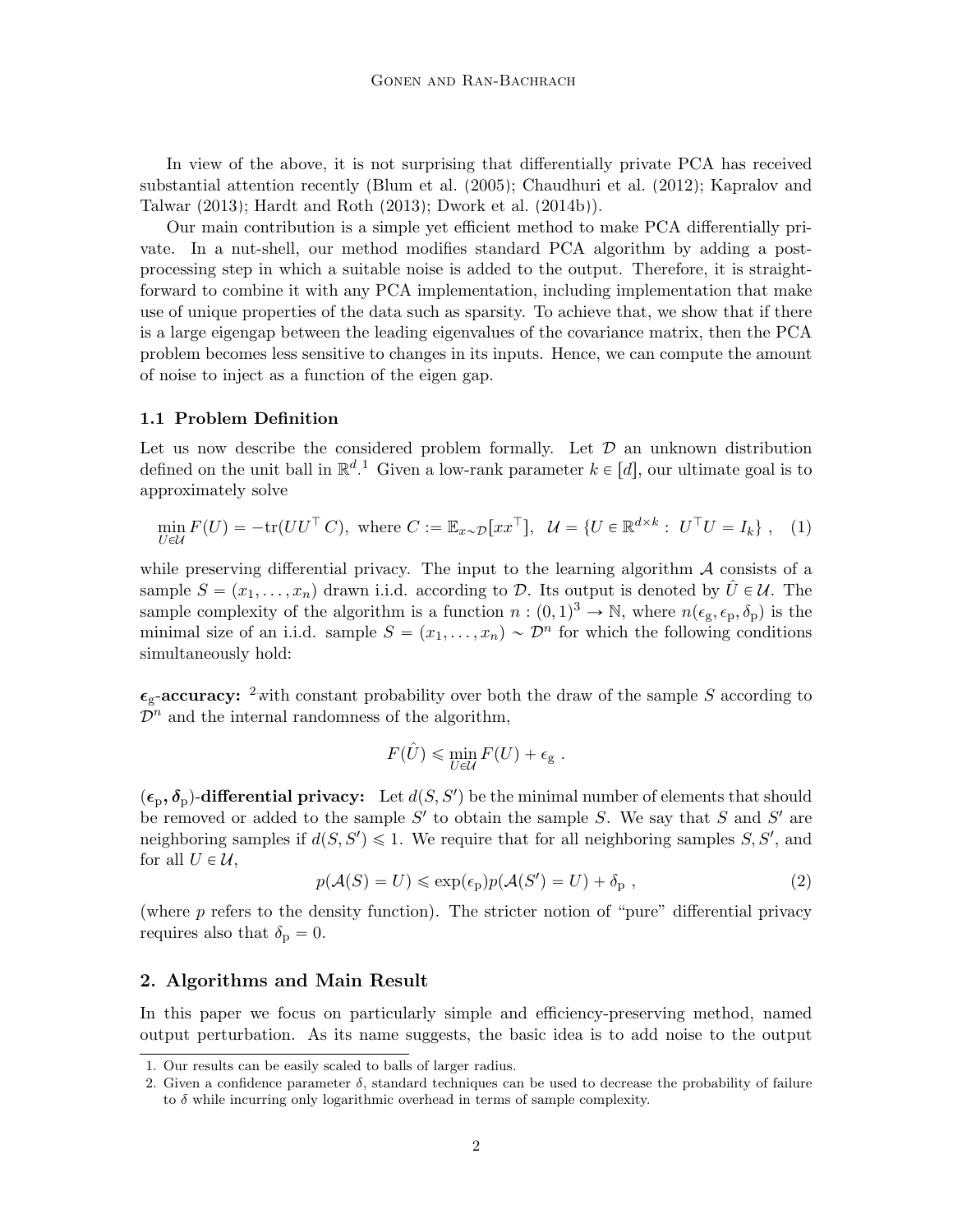of an (approximately) exact algorithm. Arguably, this is the simplest and most flexible method, as it can be applied to any algorithm in a black-box fashion while preserving its efficiency. We assume an access to an algorithm  $A$  which (approximately) minimize the empirical risk

$$
\hat{F}(U):=-\text{tr}(UU^\top \hat{C}),\ \ \hat{C}:=\frac{1}{n}\sum_{i=1}^n x_ix_i^\top\ .
$$

We also assume that the algorithm A outputs the gap between the k-th and the  $(k + 1)$ th eigenvalues of  $C$ . This assumption is not restrictive, as every reasonable PCA solver possesses this capability. Based on the output of  $A$ , our mechanism determines the noise level. The main challenge in our work is to set the noise level so that differential privacy holds for any sample, and high accuracy is achieved under eigengap assumption.

Before adding the noise, there is another subtle issue which should be carefully addressed. To illustrate this challenge, consider the case  $k = 1$ . Clearly, a unit vector  $u \in \mathbb{R}^d$  is a leading eigenvector if and only if  $-u$  is also a leading eigenvector. Since the sign of the vector is arbitrary, a PCA solver might use it to leak private information, such as whether a specific point  $x^*$  was in the dataset ot not. Overcoming this potential risk is possible by negating the output of the PCA solver with probability  $1/2$  before adding the noise. More generally, for the case  $k > 1$ , we will replace  $\hat{U}$  by  $R\hat{U}$ , where  $R \in \mathbb{R}^{d \times d}$  is a random orthogonal matrix. We then add the noise and perform QR decomposition to obtain the final output. A detailed pseudocode of our method is given in Algorithm [1.](#page-2-0) To simplify the presentation and for

<span id="page-2-0"></span>Algorithm 1 Differentially private PCA using Output perturbation **Parameters:**  $\epsilon_{\text{g}}, \delta_{\text{g}}, \epsilon_{\text{p}}, \delta_{\text{p}} \in (0, 1), \ k \in [d], \text{PURE} \in \{\text{TRUE}, \text{FALSE}\}$ **Input:**  $\hat{U}$  :=  $\arg\min_{U \in \mathcal{U}} -\text{tr}(U\hat{C}), \quad G = \lambda_1(\hat{C}) - \lambda_2(\hat{C})$ **Oracle:**  $\mathcal{A}(S) = (\tilde{U} := \arg\min_{U \in \mathcal{U}} \hat{F}(U), \lambda_k(\hat{C}) - \lambda_{k+1}(\hat{C}))$ Draw a random orthogonal matrix  $R \in \mathbb{R}^{d \times d}$ Replace  $\hat{U}$  with  $\overline{U} = RU$ if  $PURE = TRUE$  then Draw  $E := E_{\text{PURE}} \in \mathbb{R}^{d \times k}$  as described in Equation [\(4\)](#page-8-0) else Draw  $E := E_{\text{APPROX}} \in \mathbb{R}^{d \times k}$  as described in Equation [\(3\)](#page-7-0) end if Return the matrix  $\tilde{U} = QR(\overline{U} + E)$ .

the sake of conciseness, we focus on the case  $k = 1$ . The case of  $k > 1$  is a straightforward extension of the case  $k = 1$ 

Theorem 1 (Main theorem: approximate case) Given that PURE = FALSE, Algo-rithm [1](#page-2-0) is  $(\epsilon_p, \delta_p)$ -differentially private. Furthermore, if  $\mathcal{GAP}(\mathcal{D}) := \lambda_1(\mathbb{E}[xx^\top]) - \lambda_2(\mathbb{E}[xx^\top]) >$ 0, then its sample complexity is at most<sup>[3](#page-2-1)</sup>

<span id="page-2-2"></span>
$$
n(\epsilon_g, \epsilon_p, \delta_p) = \tilde{O}\left(\frac{\sqrt{d}}{\mathcal{GAP}(D)\epsilon_p \epsilon_g}\right)
$$

<span id="page-2-3"></span><span id="page-2-1"></span><sup>3.</sup> We use the  $\tilde{O}$  notation to hide logarithmic dependencies.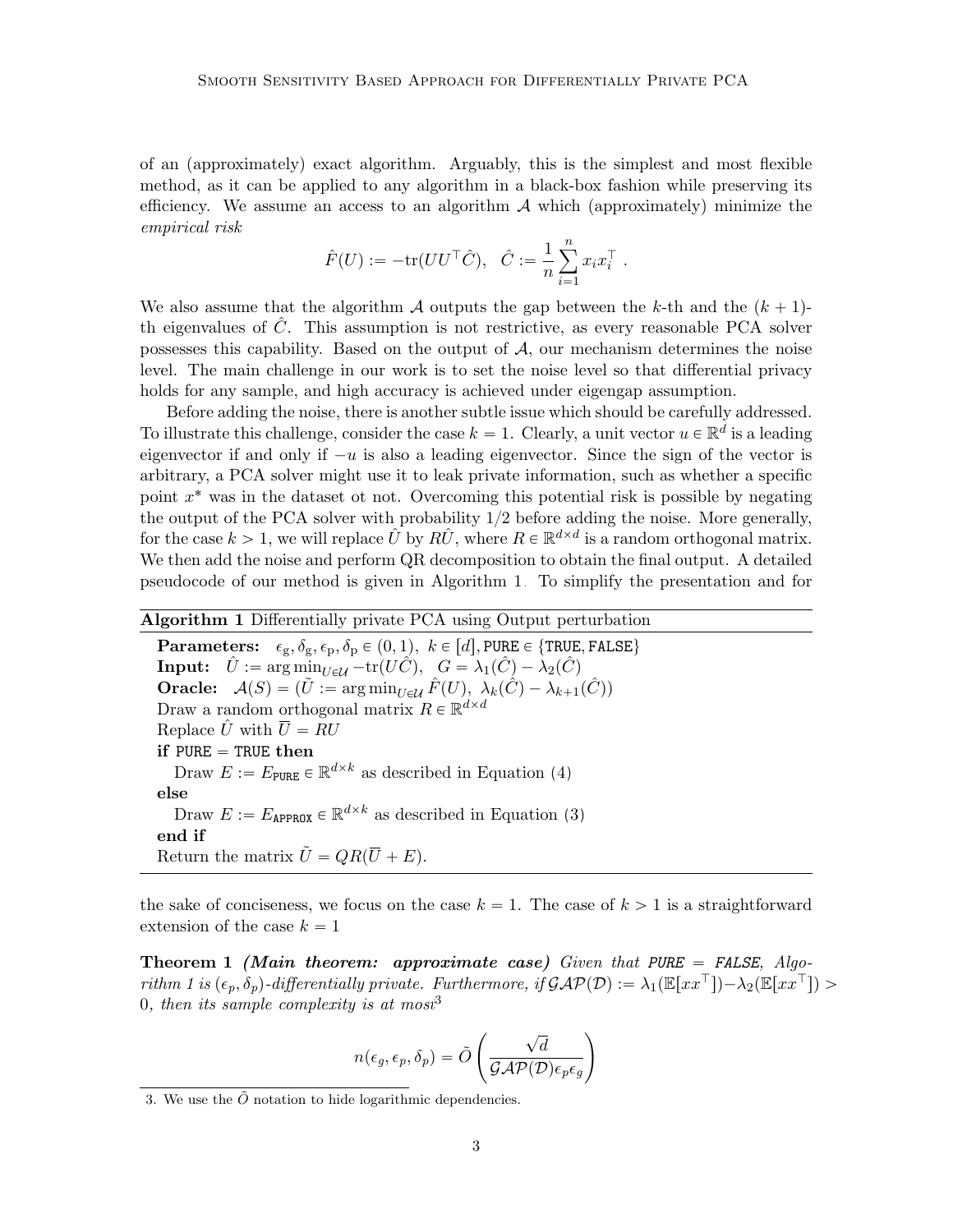**Theorem 2** (Main theorem: pure case) Given that PURE = TRUE, Algorithm [1](#page-2-0) is  $\epsilon_p$ differentially private. Furthermore, if  $\mathcal{GAP(D)} := \lambda_1(\mathbb{E}[xx^\top]) - \lambda_2(\mathbb{E}[xx^\top]) > 0$ , then its sample complexity is at most

$$
n(\epsilon_g, \epsilon_p) = \tilde{O}\left(\frac{d^{3/2}}{\mathcal{GAP}(D)\epsilon_p \epsilon_g}\right)
$$

#### 3. Related Work

Differentially private PCA has been extensively investigated in [Chaudhuri et al.](#page-11-5) [\(2012\)](#page-11-5); [Hardt and Roth](#page-12-2) [\(2013\)](#page-12-2); [Kapralov and Talwar](#page-12-0) [\(2013\)](#page-12-0); [Blum et al.](#page-11-4) [\(2005\)](#page-11-4); [Dwork et al.](#page-11-6) [\(2014b\)](#page-11-6); [Hardt and Roth](#page-12-3) [\(2012\)](#page-12-3). The lower bound of [Dwork et al.](#page-11-6) [\(2014b\)](#page-11-6) implies that our sample complexity for the approximate case (see Theorem [1\)](#page-2-2) is optimal up to logarithmic factors. For the pure case, the lower bound given by [Chaudhuri et al.](#page-11-5)  $(2012)$  scales with d, whereas our upper bound (see Theorem [2\)](#page-2-3) scales with  $d^{3/2}$ .

The first proposed method for differential private PCA was Sub-Linear Queries (SULQ) [\(Blum et al.](#page-11-4) [\(2005\)](#page-11-4)). It employs the general strategy of input perturbation by adding random Gaussian noise to the empirical covariance matrix. Both the algorithm and its analysis have been refined recently by [Dwork et al.](#page-11-6) [\(2014b\)](#page-11-6). Restating their results within our framework gives approximate differential privacy with sample complexity bound identical to Theorem [1.](#page-2-2) They also consider the gap-free scenario. As we mentioned previously, the main limitation of this method is that it requires an access to the covariance matrix, which might be too costly in terms of space and time. Many fast PCA implementations (e.g. [Shamir](#page-12-4) [\(2016\)](#page-12-4); [Ghashami et al.](#page-12-5) [\(2016\)](#page-12-5); [Clarkson and Woodruff](#page-11-7) [\(2012\)](#page-11-7); [Jain et al.](#page-12-6) [\(2016\)](#page-12-6); [Jin et al.](#page-12-7) [\(2015\)](#page-12-7)) avoid working with the covariance matrix and consequently utilize potential sparsity of the data. As we mentioned previously, our output perturbation can be combined with any of these methods.

Another approach that has been investigated in [Chaudhuri et al.](#page-11-5) [\(2012\)](#page-11-5); [Kapralov and](#page-12-0) [Talwar](#page-12-0) [\(2013\)](#page-12-0) is to use the exponential mechanism [\(Dwork et al.](#page-11-1) [\(2014a\)](#page-11-1)). While this approach achieves pure differential with optimal sample complexity (also in the gap-free case), the only theoretically analyzed implementation of the associated sampling method runs in time  $O(d^6)$ .

Besides the spectral gap assumption, another common approach is to assume some form of incoherence. This route has been taken by [Hardt and Roth](#page-12-2) [\(2013,](#page-12-2) [2012\)](#page-12-3) who provide several interesting differentially private methods for PCA.

#### 4. Analysis

In this section we prove our main result. We start by defining the local and global sensitivity of PCA, and proceed to define and analyze the smooth sensitivity.

#### 4.1 Local and Global Sensitivity up To Equivalence

In the context of output perturbation, the sensitivity of a sample is defined as the maximum distance between two outputs of PCA corresponding to the neighboring samples. Unless specified otherwise, the distance is measured according to the  $\ell_2$ -norm. Due to the equiva-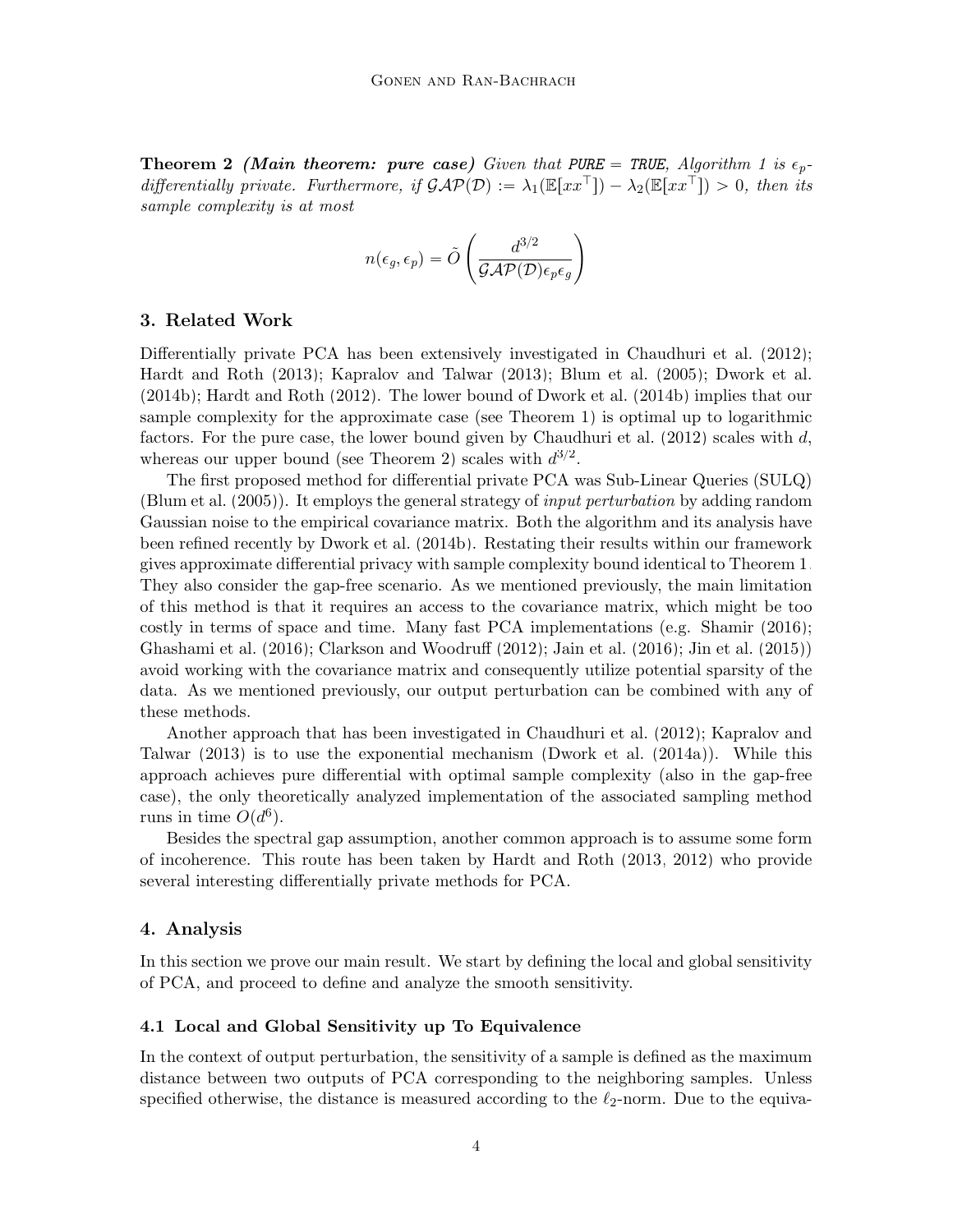lence between outputs discussed above, it makes sense to define the notion of distance between equivalent solutions. Namely, for any  $U \in \mathcal{U}$ , we define  $[U] = \{RU : R \in \mathbb{R}^d, R^\top R =$  $I_d$ . The distance between [U] and [V] is defined by  $\| [U] - [V] \| = \min \{ \| U' - V' \| : U' \in$ [U],  $V' \in [V]$ . Since our algorithm replaces the output U of PCA by  $R\hat{U}$ , where R is a random orthogonal matrix, this modification does not harm our analysis.

**Definition 3** (Global and local sensitivity) The  $\ell_2$ -local sensitivity of a PCA algorithm  $\mathcal{A}: \mathcal{X}^n \to \mathcal{U}$  w.r.t. a sample  $S = (x_1, \ldots, x_n)$  is defined as

$$
\mathcal{LS}(S) := \mathcal{LS}_{\mathcal{A}}(S) = \max_{S':d(S,S') \leq 1} \| [\mathcal{A}(S)] - [\mathcal{A}(S')] \|.
$$

The global sensitivity of A is defined as  $\sup\{LS(S): S \in \text{supp}(\mathcal{D}^n)\}\$ . The  $\ell_1$ -local sensitivity is defined analogously.

It is known that adding noise proportional to the global sensitivity (using a suitable noise distribution depending on the privacy parameters) yields differential privacy [\(Dwork et al.](#page-11-6) [\(2014b\)](#page-11-6)). The following example due to [Chaudhuri et al.](#page-11-5) [\(2012\)](#page-11-5) illustrates the difficulty in preserving both accuracy and privacy using this approach. Let  $u, u' \in \mathbb{R}^d$  be two orthonormal vectors and consider two samples  $S$  and  $S'$ , where  $S$  consists of  $n + 1$  copies of u and n copies of u', whereas S' consists of  $n + 1$  copies of u' and n copies of u. The leading eigenvectors associated with  $S$  and  $S'$  are  $u$  and  $u'$ , respectively. To satisfy differential privacy in this case, one should inject a noise proportional to the distance between  $u$  and  $u'$ . In particular, the amount of noise does not decreases as a function of the sample size, hence accuracy can not be preserved.

An easy computation shows that the eigengap in the previous examples scales inversely with the sample size. The following theorem shows that the larger the eigengap the smaller is the local sensitivity. We first make the following definition.

**Definition 4** Given a sample  $S = (x_1, \ldots, x_n)$ , we denote the eigengap between the two<br>leading eigenvalues of the empirical equations matrix  $\frac{1}{2} \sum_{n=1}^{n} x_n \sum_{k} b_k G_{k}(S)$ leading eigenvalues of the empirical covariance matrix  $\frac{1}{n} \sum_{i=1}^{n} x_i x_i^{\top}$  by  $\mathcal{GAP}(S)$ .

<span id="page-4-0"></span>**Theorem 5** Let  $S = (x_1, \ldots, x_n) \in \text{supp}(\mathcal{D}^n)$  be a sample and suppose  $\mathcal{GAP}(S) > 0$ . Then there exists a global constant  $C > 0$  such that the  $\ell_2$ -sensitivity of PCA is at most  $\frac{3C}{n \cdot \mathcal{G}AP(S)}$ . Furthermore, the global  $\ell_2$ -sensitivity is  $\sqrt{2}$ . The  $\ell_1$ -local sensitivity is at most  $\sqrt{d}$  times larger than the  $\ell_2$ -local sensitivity, and the  $\ell_1$ -global sensitivity is at most 2.

This result can be proved in several ways. The approach taken here exploits recent results on strict saddle problems, which include PCA as a special case.

**Proof** Let  $S = (x_1, \ldots, x_n) \in \text{supp}(\mathcal{D}^n)$  and  $S' = (x_1, \ldots, x_{n-1}) \in \text{supp}(\mathcal{D}^{n-1})$  be two neighboring samples and let  $u, u'$  be the minimizers of the corresponding empirical risks. neighboring samples and let  $u, u'$  be the minimizers of the corresponding empirical risks.<br>Denote by  $\hat{C} = n^{-1} \sum_{i=1}^{n} x_i x_i^{\top}$  and  $\hat{C}' = n^{-1} \sum_{i=1}^{n} x_i x_i^{\top}$ . By KKT conditions [\(Borwein et al.](#page-11-8) [\(2010\)](#page-11-8)), there exist  $\lambda := \lambda(u)$  and  $\lambda' = \lambda(u')$  such that,

$$
u = \underset{v \in \mathbb{R}^d}{\arg \min} \underbrace{-v^\top C v + \lambda (\|v\|^2 - 1)}_{=: \hat{L}(v)}, \quad u' = \underset{v \in \mathbb{R}^d}{\arg \min} \underbrace{-v^\top \hat{C}' v + \lambda' (\|v\|^2 - 1)}_{=: \hat{L}'(v)}
$$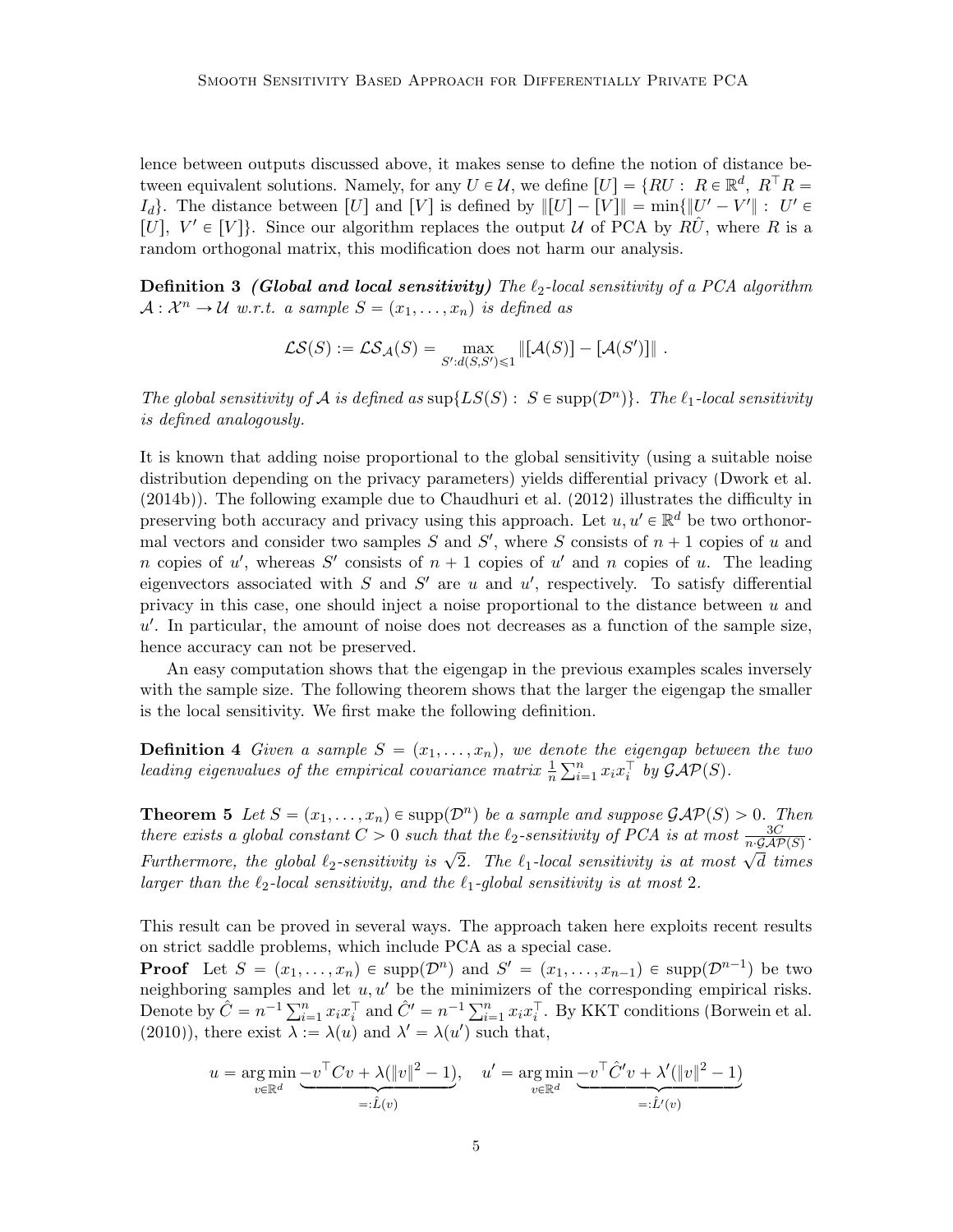Also,  $\lambda$  and  $\lambda'$  admit the closed forms:

$$
\lambda = u^{\top} \hat{C} u, \quad \lambda' = u'^{\top} \hat{C}' u' \ .
$$

That is,  $\lambda$  is the leading eigenvalue of  $\hat{C}$  and  $\lambda'$  is the leading eigenvalue of  $\hat{C}'$ . By first-order conditions, both  $\nabla \hat{L}(u) = 0$  and  $\nabla \hat{L}'(u') = 0$ . Also,

$$
\nabla \hat{L}(u') = -\hat{C}u' + \lambda u' = \frac{n-1}{n} \nabla \hat{L}'(u') - n^{-1} x_n x_n^{\top} u - \frac{n-1}{n} \lambda' u' + \lambda u' = n^{-1} x_n x_n^{\top} u - (\lambda' - \lambda) u + n^{-1} \lambda' u'
$$

Since  $||x_i|| \leq 1$  for all i, by using Weyl's inequality we obtain that  $||\nabla \hat{L}(u')|| \leq \frac{3}{n}$ .

We next use the strict saddle property of PCA to bound the distance between  $u$  and  $u'$ . Concretely, it is shown in [Gonen and Shalev-Shwartz](#page-12-8) [\(2017\)](#page-12-8) that our formulation of PCA is  $(\alpha, \gamma, \tau)$ -strict saddle with  $\alpha, \gamma, \tau = C^{-1}\mathcal{GAP}(S)$  for some constant  $C > 0$  (see [Gonen](#page-12-8) [and Shalev-Shwartz](#page-12-8) [\(2017\)](#page-12-8)). Theorem 5 in this paper implies that if  $n = \Omega(1/G^2)$ , then u' lies in a  $C^{-1}GAP(S)$ -strongly convex region (of the objective  $\hat{F}$ ) around the minimizer u. By strong convexity (see [Nesterov](#page-12-9) [\(2004\)](#page-12-9)),

$$
\nabla \hat{L}(u')^\top (u - u') = (\nabla \hat{L}(u') - \nabla \hat{L}(u))^\top (u - u') \geq C^{-1} \mathcal{G} \mathcal{A} \mathcal{P}(S) \|u - u'\|^2.
$$

Using Cauchy-Schwarz inequality, we obtain that

$$
\|\nabla \hat{L}(u')\| \|u - u'\| \geq C^{-1} \mathcal{G} \mathcal{A} \mathcal{P}(S) \|u - u'\|^2 \Rightarrow \|u - u'\| \leq C \frac{C}{\mathcal{G} \mathcal{A} \mathcal{P}(S)} \|\nabla \hat{L}(u')\| \leq \frac{3C}{n \mathcal{G} \mathcal{A} \mathcal{P}(S)}
$$

.

The bound on the  $\ell_2$ -local sensitivity follows immediately. The bound on the  $\ell_1$ -local sen-The bound on the  $\ell_2$ -local sensitivity follows immediately. The bound on the  $\ell_1$ -local sensitivity follows from the fact that the  $\ell_1$ -distance is at most  $\sqrt{d}$  larger than the  $\ell_2$ -distance. The bounds on the global sensitivity are simply the  $\ell_2$  and the  $\ell_1$  distances between two perpendicular unit vectors.

It is tempting to replace the global sensitivity with the local one in hope of ensuring differential privacy in a worst case manner and achieving high accuracy under the common eigengap assumption. In general, this approach is problematic since the local sensitivity itself might be sensitive.<sup>[4](#page-5-0)</sup> This brings us to the notion of *smooth sensitivity*, which we describe in the next part.

#### 4.2 Background on Smooth sensitivity

Originated in [\(Nissim et al.](#page-12-10) [\(2007\)](#page-12-10)), the notion of smooth sensitivity provides a systematic framework for generating insensitive surrogate for the local sensitivity. It consists of two main ingredients: a) Finding a suitable smooth upper bound on the local sensitivity. b) Generating noise according to an *admissible* distribution scaled by the smooth upper bound.

Definition  $6\,$  (smooth upper bound on the local sensitivity [\(Nissim et al.](#page-12-10) [\(2007\)](#page-12-10))) For  $\beta > 0$ , a function  $SU : \bigcup_{n \in \mathbb{N}} \text{supp}(\mathcal{D}^n) \to \mathbb{R}_{\geq 0}$  is a  $\beta$ -smooth upper bound on the local sensitivity  $\mathcal{LS}$  if it satisfies the following conditions:

<span id="page-5-0"></span><sup>4.</sup> The following example due to [Dwork et al.](#page-11-1) [\(2014a\)](#page-11-1) illustrates this idea. Suppose that we would like to compute the median of a given sequence in a differential private manner. Let  $S$  be a sample consisting of  $n/2 + 1$  zeros and  $n/2$  elements of magnitude at least  $10<sup>6</sup>$ . Assuming that we break ties in favor of the smaller value, the local sensitivity of  $S$  is zero. On the other hand, by removing a single zero element from  $S$ , we obtain a neighboring sample whose local sensitivity is at least  $10<sup>6</sup>$ .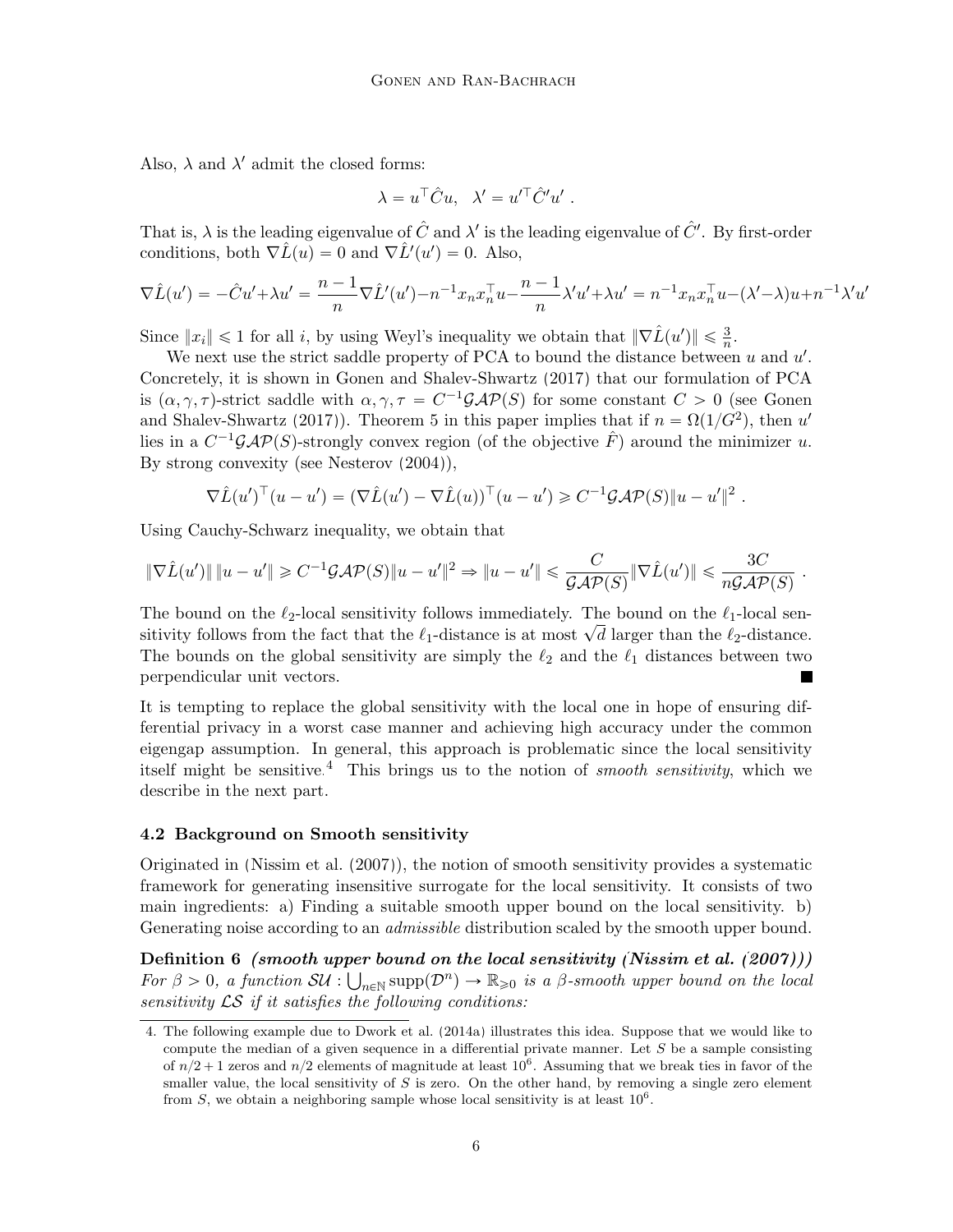- 1.  $SU(S) \geq \mathcal{LS}(S)$  for every sample S
- 2. For every two neighboring samples  $S, S'$ ,

 $\exp(-\beta)SU(S') \leq SU(S) \leq \exp(\beta)SU(S')$ .

The following characterization of the smooth sensitivity is often useful.

**Definition 7** Let  $\overline{CS}$  be any point-wise upper bound on the local sensitivity. For a sample S and  $k \in \mathbb{N}$ , we define

$$
A^{(k)}(S) = \max_{S': d(S,S') \leq k} \overline{\mathcal{LS}}(S') .
$$

<span id="page-6-0"></span>**Lemma 8** [\(Nissim et al.](#page-12-10) [\(2007\)](#page-12-10)[Claim 3.2]) Let  $\overline{\mathcal{LS}}$  be any point-wise upper bound on the local sensitivity and define  $A^{(k)}(S)$  as above. The function  $U: \bigcup_{n\in\mathbb{N}} \text{supp}(\mathcal{D}^n) \to \mathbb{R}$ defined by

$$
U(S) = \max_{k \in [n]} \exp(-\beta k) A^{(k)}(S)
$$

is a  $\beta$ -smooth upper bound on the local sensitivity.

Analogously to the global sensitivity, the smooth local sensitivity determines the scale of the noise associated with our perturbed output. However, due to the change in the sensitivity level, the privacy guarantees are slightly worse than the standard case. For example, as explained in [Nissim et al.](#page-12-10) [\(2007\)](#page-12-10), drawing the noise according to any subgaussian distribution can not yield pure differential privacy. If one insists on obtaining pure differential privacy, more heavy-tailed distributions such as Cauchy distribution should be used. We discuss one non-pure (and less noisy) and one pure (and more noisy) possibilities.

Theorem 9 [\(Nissim et al.](#page-12-10)  $(2007)/\text{Lemmas } 2.7$  $(2007)/\text{Lemmas } 2.7$  and  $2.10$ ) Let  $\epsilon_p, \delta_p \in (0, 1)$  be the differential privacy parameters. The following claims hold:

1. Gaussian noise: Suppose that  $U(S)$  is a  $\beta$ -smooth upper bound on the local sensitivity, where  $\beta = \frac{\epsilon_p^2}{4(d + \ln(2/\delta_p))}$ . Define the noise matrix in Algorithm [1](#page-2-0) by

<span id="page-6-1"></span>
$$
E_{APPROX} = \frac{5U(S) \cdot \sqrt{2\ln(2/\delta)}}{\epsilon_p} Z ,
$$

where  $Z$  is a standard d-dimensional Gaussian random variable. Then Algorithm [1](#page-2-0) is  $(\epsilon_p, \delta_p)$ -differentially private.

2. **Cauchy noise:** Suppose that  $U(S)$  is a  $\beta$ -smooth upper bound on the  $\ell_1$ -local sensitivity, where  $\beta = \frac{\epsilon_p}{6a}$  $\frac{\epsilon_p}{6d}$ . Define the noise matrix in Algorithm [1](#page-2-0) by

$$
E_{\text{PURE}} = \frac{6U(S)}{\epsilon_p} Z \text{ ,}
$$

where  $Z_1, \ldots, Z_d$  are drawn i.i.d. according to the density function  $f(z) = \frac{1}{\pi (1 + z^2)}$ , is  $\epsilon_p$ -differentially private.

**Remark 10** Lemmas 2.7 and 2.10 in [Nissim et al.](#page-12-10) [\(2007\)](#page-12-10) refer to the noisy output U before the QR step. However, since differential privacy is immune to post-processing [\(Dwork et al.](#page-11-1)  $(2014a)$ , the claim holds for the output U as well.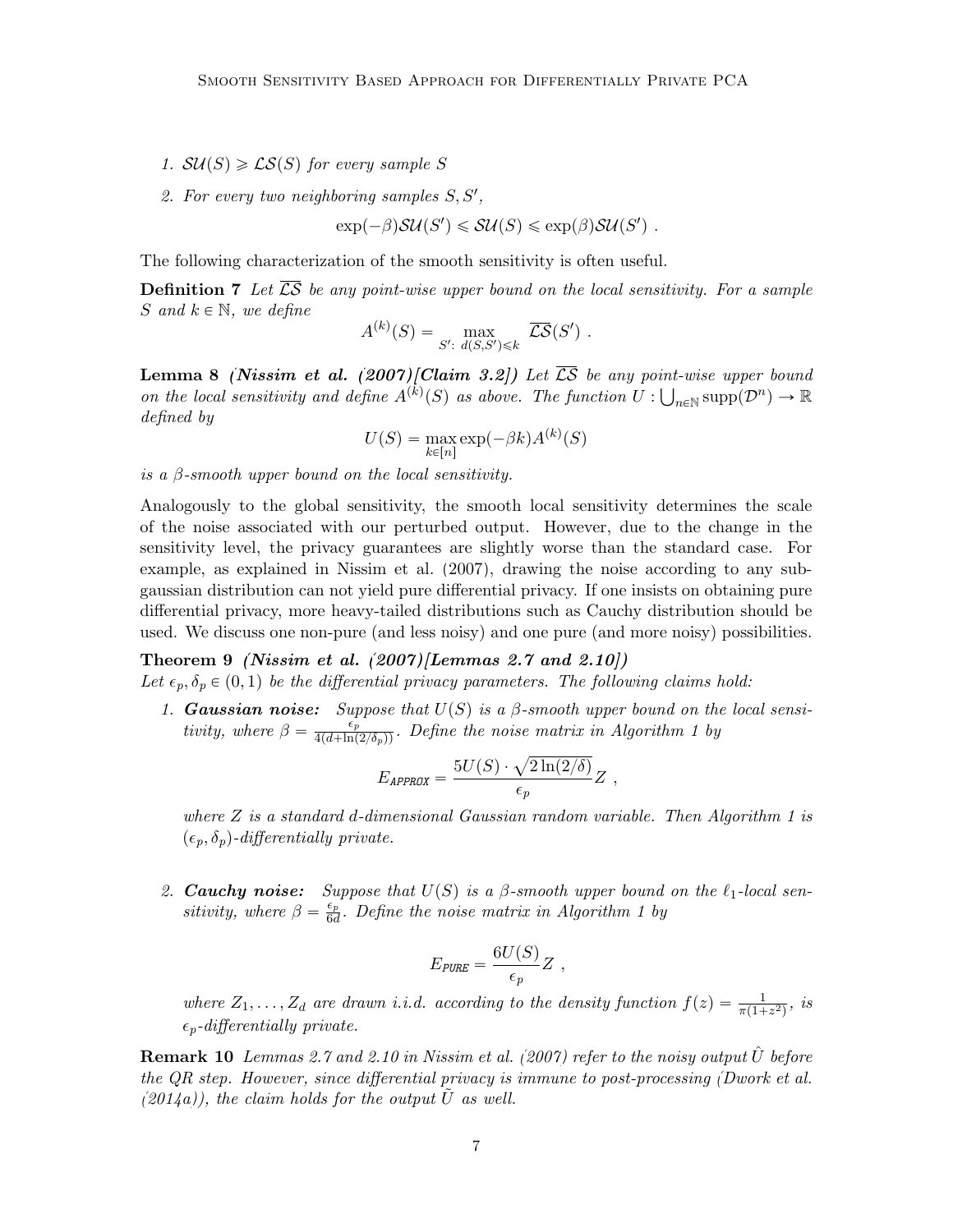#### 4.3 Smooth Sensitivity of PCA

In this part we bound the smooth sensitivity of PCA and establish the privacy properties of Algorithm [1.](#page-2-0)

**Lemma 11** Let  $S = (x_1, \ldots, x_n)$  be a sample of size n and suppose that  $\mathcal{GAP}(S) > 0$ . For any sample  $S' = (z_1, \ldots, z_m)$  with  $d(S, S') \leq k$ , we have that

$$
\max\{0, n \cdot \mathcal{GAP}(S) - k\} \leq m \cdot \mathcal{GAP}(S') \leq n \cdot \mathcal{GAP}(S) + k.
$$

Furthermore, for each side of the above inequality, there exists a sample S' with  $d(S, S') = k$ for which the inequality holds with equality.

**Proof** Let  $H = \sum_{i=1}^{n}$  $\sum_{i=1}^{n} x_i x_i^{\top}, M = \sum_{i=1}^{m}$  $\sum_{i=1}^{m} z_i z_i^{\top}$  and denote by  $P = H - M$ . Using Weyl's inequality [\(Bhatia](#page-11-9) [\(1997\)](#page-11-9)[Section 3.2]), we obtain that

$$
\lambda_1(M) \geq \lambda_1(H) + \lambda_d(P), \quad \lambda_2(M) \leq \lambda_2(H) + \lambda_1(P)
$$

Since the  $\ell_2$ -norm of the  $x_i$ 's (similarly, the  $z_i$ 's) is at most 1 and  $d(S, S') \leq k$ , both the rank and the trace-norm of  $P$  are at most  $k$ .<sup>[5](#page-7-1)</sup>Therefore,

$$
\lambda_1(M) - \lambda_2(M) \ge \lambda_1(H) - \lambda_2(H) + \lambda_d(P) - \lambda_1(P)
$$
  
\n
$$
\ge \lambda_1(H) - \lambda_2(H) - \sum_{i=1}^d |\lambda_i(P)|
$$
  
\n
$$
\ge \lambda_1(H) - \lambda_2(H) - k.
$$

This concludes the inequality. Letting  $u_2$  be the second leading eigenvector of  $H$ , the right This concludes the inequality. Letting  $u_2$  be the second lease idea is side of the inequality is attained by setting  $S' = S + \sum_{i=1}^{k}$  $\sum_{i=1}^{k} u_2$ . The left side is attained analogously. П

Combining the last lemma with Theorem [5,](#page-4-0) Lemma [8](#page-6-0) and Theorem [9,](#page-6-1) we conclude that Algorithm [1](#page-2-0) is differentially private.

<span id="page-7-0"></span>Corollary 12 (Approximate differential privacy) Suppose that PURE = FALSE and let

<span id="page-7-2"></span>
$$
E_{\text{PURE}} = \frac{5 \max_{k \in [n]} \exp(-\beta k) A^{(k)}(S) \cdot \sqrt{2 \ln(2/\delta)}}{\epsilon_p} Z \tag{3}
$$

where Z is standard d-dimensional Gaussian random variable and

$$
A^{(k)}(S) = \begin{cases} \frac{C}{n \cdot \mathcal{G} \mathcal{A} \mathcal{P}(S) - k} & n \cdot \mathcal{G} \mathcal{A} \mathcal{P}(S) - k > 0\\ \sqrt{2} & otherwise \end{cases}
$$

Then Algorithm [1](#page-2-0) is  $(\epsilon_p, \delta_p)$ -differentially private.

<span id="page-7-3"></span><span id="page-7-1"></span><sup>5.</sup> The trace norm of P is  $\sum_{i=1}^{d} |\lambda_i(P)|$ . Since P is the sum of k rank-1 matrices of trace 1, it follows using the triangle inequality that the trace norm of  $P$  is at most  $k$ .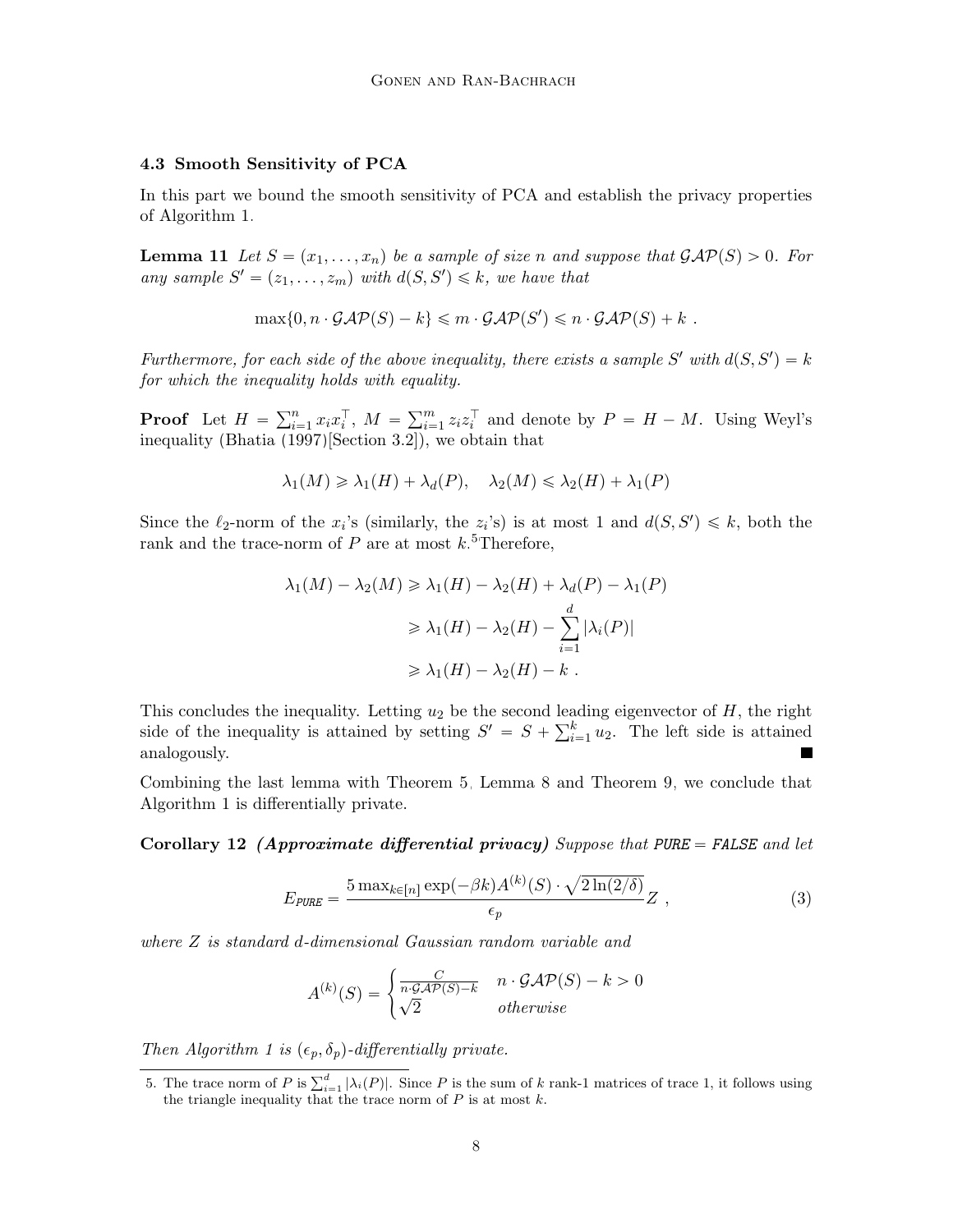Corollary 13 (Pure differential privacy) Suppose that PURE = TRUE and let

<span id="page-8-0"></span>
$$
E_{\text{PURE}} = \frac{6 \max_{k \in [n]} \exp(-\beta k) A^{(k)}(S)}{\epsilon_p} Z \tag{4}
$$

<span id="page-8-2"></span>.

 $\blacksquare$ 

where  $Z_1, \ldots, Z_d$  are i.i.d. Cauchy random variables and

$$
A^{(k)}(S) = \begin{cases} \frac{C\sqrt{d}}{n \cdot \mathcal{G} \mathcal{A} \mathcal{P}(S) - k} & n \cdot \mathcal{G} \mathcal{A} \mathcal{P}(S) - k > 0\\ 2 & otherwise \end{cases}
$$

Then Algorithm [1](#page-2-0) is  $\epsilon_p$ -differentially private.

#### 4.4 Near-optimal accuracy under eigengap assumption

In this part we complete the proof of our main result by bounding the smooth sensitivity under the eigengap assumption. We start by relating the distributional gap assumption to the empirical eigengap. The following lemma follows from Matrix Bernstein inequality [\(Tropp and Others](#page-12-11) [\(2015\)](#page-12-11)).

**Lemma 14** Suppose that  $\mathcal{GAP}(\mathcal{D}): = \lambda_1(\mathbb{E}[xx^\top]) - \lambda_2(\mathbb{E}[xx^\top]) > 0$ . If  $n = \Omega$  $log(d)$  $\overline{\mathcal{GAP}(\mathcal{D})^2}$ , then with probability at least  $1-\delta/2$  over the draw of a sample S according to  $\mathcal{D}^n$ ,  $\mathcal{GAP}(S) \geq$  $\mathcal{GAP(D)}/2.$ 

The next two lemma refer to the  $\ell_1$  and the  $\ell_2$  cases, respectively.

**Lemma 15** Let  $\epsilon_p, \delta_p, \epsilon_q \in (0, 1)$ , and let  $S = (x_1, \ldots, x_n) \in \text{supp}(\mathcal{D}^n)$  be a sample with  $\mathcal{GAP}(S) > 0$ . Define  $A^{(\breve{k})}(S)$  as in Corollary [12](#page-7-2) and let  $\beta = \frac{\epsilon_p}{4(d + \ln(2/\delta_p))}$ . Suppose that

<span id="page-8-1"></span>
$$
n \geqslant \frac{2C\sqrt{d}}{\mathcal{GAP}(S)\epsilon_p \epsilon_g} + \frac{8(d + \ln(2/\delta_p))\ln(\sqrt{2d}/(\epsilon_p \epsilon_g))}{\mathcal{GAP}(S)\epsilon_p}
$$

Then

$$
U(S) := \max_{k \in \mathbb{N}} \exp(-\beta k) A^{(k)}(S) \leq \epsilon_g \epsilon_p / \sqrt{d}
$$

**Proof** Assume first that  $k \leq \frac{n \cdot \mathcal{GAP}(S)}{2}$  $\frac{dP(S)}{2}$ . In particular, this implies that  $n \cdot \mathcal{GAP}(S) - k > 0$ . Using that  $n \geqslant \frac{2C\sqrt{d}}{GAP(S)e}$  $\frac{2C\sqrt{d}}{\mathcal{GAP}(S)\epsilon_{\rm p}\epsilon_{\rm g}}$ , it follows that

$$
U(S) := \exp(-\beta k) A^{(k)}(S) \le A^{(k)}(S) = \frac{C}{n \cdot \mathcal{GAP}(S) - k}
$$
  

$$
\le \frac{2C}{n \cdot \mathcal{GAP}(S)} \le \epsilon_{g} \epsilon_{p} / \sqrt{d}.
$$

Assume now that  $k > \frac{n \cdot \mathcal{GAP}(S)}{2}$  $\frac{dP(S)}{2}$ , so exp $(-\beta k) \le \exp\left(-\frac{\beta n \cdot \mathcal{GAP}(S)}{2}\right)$ 2 . Using that  $n \geqslant$  $8(d+\ln(2/\delta_{\rm p}))\ln(\sqrt{2d}/(\epsilon_{\rm p}\epsilon_{\rm g}))$  $\frac{\sqrt{\delta_p}}{\mathcal{GAP}(S)\epsilon_p}$ , we obtain that  $\exp(-\beta k) \leq \frac{\epsilon_g \epsilon_p}{(\sqrt{2}d)}$  Since  $A^{(k)} \leq \sqrt{\epsilon_p}$ 2 for all  $S$  and  $k$ ,  $\mathbb{R}$ 

<span id="page-8-3"></span>
$$
\exp(-\beta k)A^{(k)}(S) \leq \epsilon_{\rm g}\epsilon_{\rm p}/\sqrt{d}.
$$

We proceed to the  $\ell_1$ -case.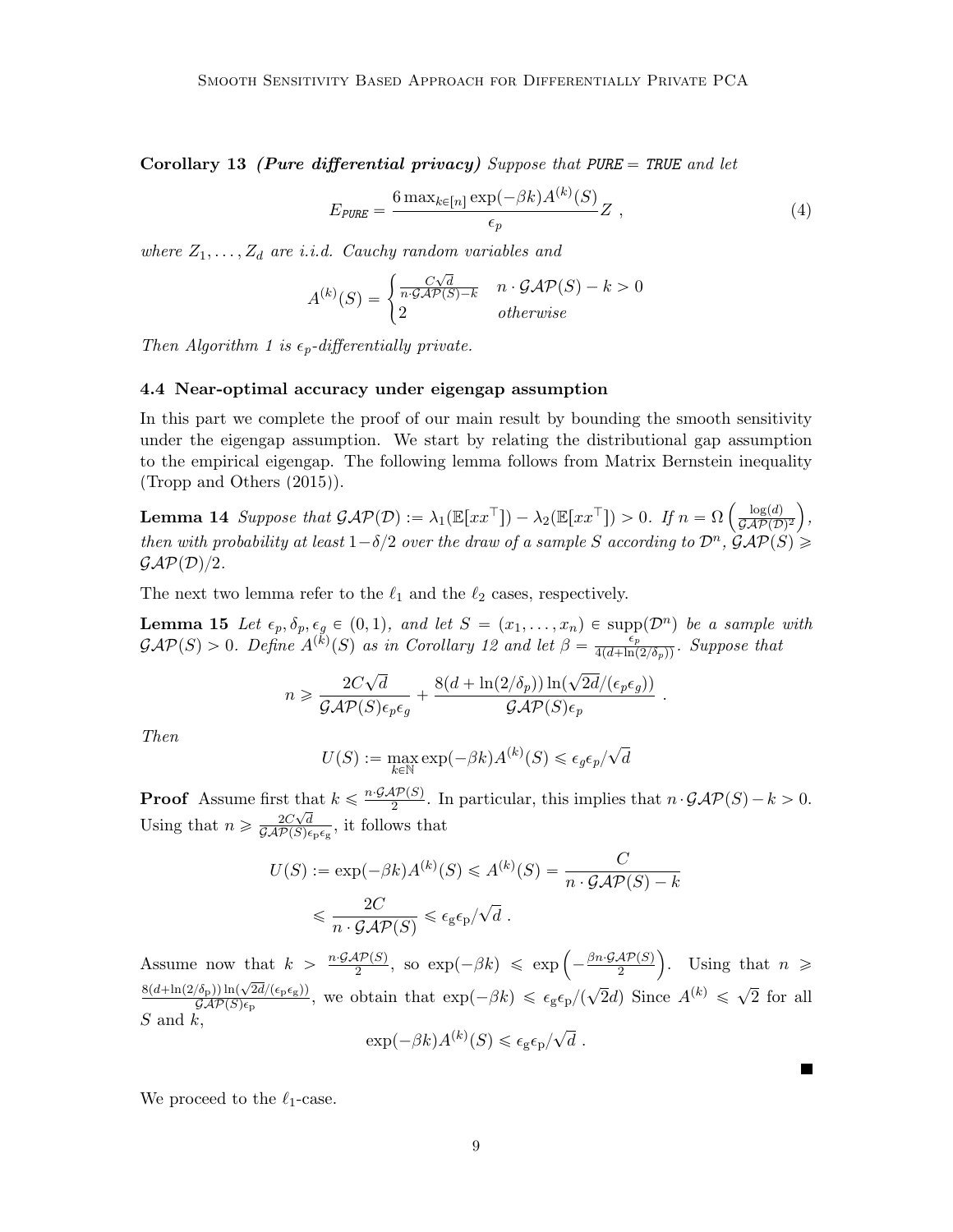**Lemma 16** Let  $\epsilon_p, \epsilon_g \in (0, 1)$  and let  $S = (x_1, \ldots, x_n) \in \text{supp}(\mathcal{D}^n)$  be a sample with  $\mathcal{GAP}(S) > 0$ . Define  $A^{(k)}(S)$  as in Corollary [13](#page-7-3) and let  $\beta = \frac{\epsilon_p}{66}$  $rac{\epsilon_p}{6d}$ . Suppose that

$$
n \geqslant \frac{2Cd^{3/2}}{\mathcal{GAP}(S)\epsilon_p\epsilon_g} + \frac{6d\,\ln(2d/(\epsilon_p\epsilon_g))}{\mathcal{GAP}(S)\epsilon_p} \; .
$$

Then

$$
U(S) := \max_{k \in \mathbb{N}} \exp(-\beta k) A^{(k)}(S) \leq \epsilon_g \epsilon_p / d.
$$

We finally conclude our main result.

**Proof** (of Theorem [1](#page-2-2) and Theorem [2\)](#page-2-3) The differential privacy of the algorithm was established in Corollary [12](#page-7-2) and Corollary [13.](#page-7-3) We next prove the bounds on the sample complexity. All the bounds given below hold with constant probability.

In view of Lemma [14,](#page-8-1) we may assume that  $\mathcal{GAP}(S)$  is of order  $\mathcal{GAP}(D)$ . Sample complexity bounds for PCA [\(Gonen and Shalev-Shwartz](#page-12-8) [\(2017\)](#page-12-8); [Blanchard et al.](#page-11-10) [\(2007\)](#page-11-10)) show that for  $n = \Omega \left( \frac{1}{\overline{GAP}} \right)$  $\frac{1}{\mathcal{GAP(D)\epsilon_{g}}}$ , the true risk of any unit vector is  $\epsilon_{g}/4$ -close to its empirical risk. Therefore, adopting the notation used in Algorithm [1,](#page-2-0)  $F(\hat{u}) \leq \min F(u) + \epsilon_{g}/2$ . It is left to show that

$$
\hat{F}(\tilde{u}) - \hat{F}(\hat{u}) \leqslant \epsilon_{\rm g}/2.
$$

For the case  $k = 1$ , the QR decomposition step amounts to normalizing the noisy vector  $\bar{u}$ . Therefore, it suffices to show bound the  $\ell_2$  norm of the noise vector  $\bar{u}-\hat{u}$  by  $\epsilon_g$ . For approximate differential privacy, standard concentration bounds give a bound of order  $\sqrt{d}$  on the integral privacy, standard concentration bounds give a bound of order  $\sqrt{d}$  on the  $\ell_2$  norm of a standard d-dimensional Gaussian vector. Using Lemma [15,](#page-8-2) we conclude the bound. For the pure setting, it is known that the median of the absolute value of a Cauchy random variable is 1. Since the Cauchy distribution is 1-stable, the sum of  $d$  i.i.d. Cauchy random variables is also a standard Cauchy random variable scaled by d. Consequently, the  $\ell_1$  and the  $\ell_2$  norms of the corresponding vector can be bounded by d (with constant probability). The desired bound follows from Lemma [16.](#page-8-3)

#### 5. Discussion

In this work we studied the problem of adding privacy properties to the commonly used PCA algorithm. We showed that we can add privacy as a post processing step to any PCA solver while maintaining good accuracy. Moreover, the post processing step is efficient and preserves the utility of the PCA algorithm. This is a significant improvement over previous results that are either not computationally efficient or otherwise require changes to the implementations of PCA solvers.

We believe that some of the techniques used in our paper may be beneficial for other related problems. For example, our approach can be applied to any strict saddle problem for which we are able to compute the expression  $A^{(k)}(S)$  which controls the smooth sensitivity. Furthermore, our technique for overcoming symmetry between equivalent solutions can be applied to most known strict saddle problems such as low rank problems whose minima are unique up to rotation [\(Ge et al.](#page-11-11) [\(2017\)](#page-11-11)).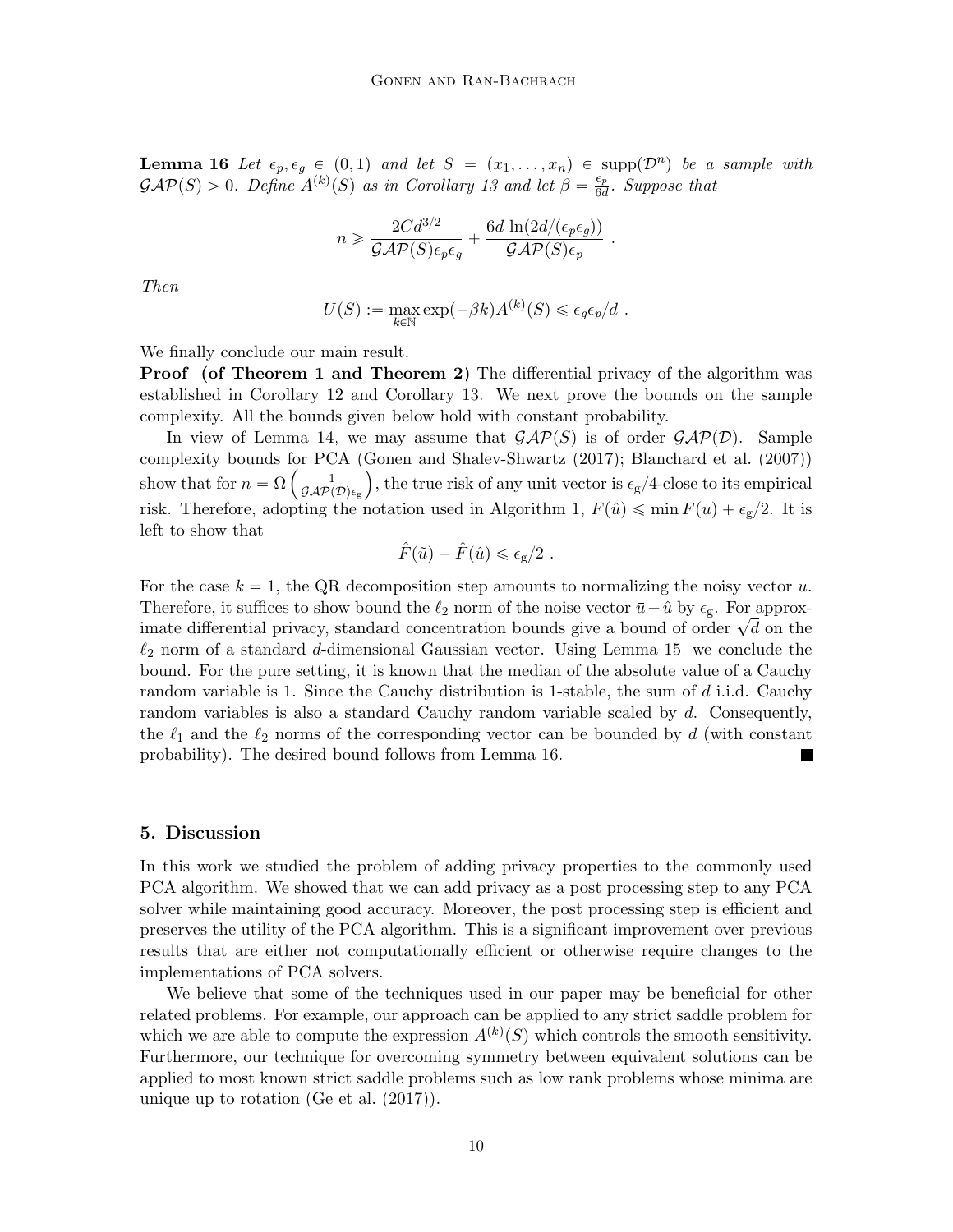## Acknowledgements

We would like to thank Kunal Talwar for sharing his ideas and knowledge.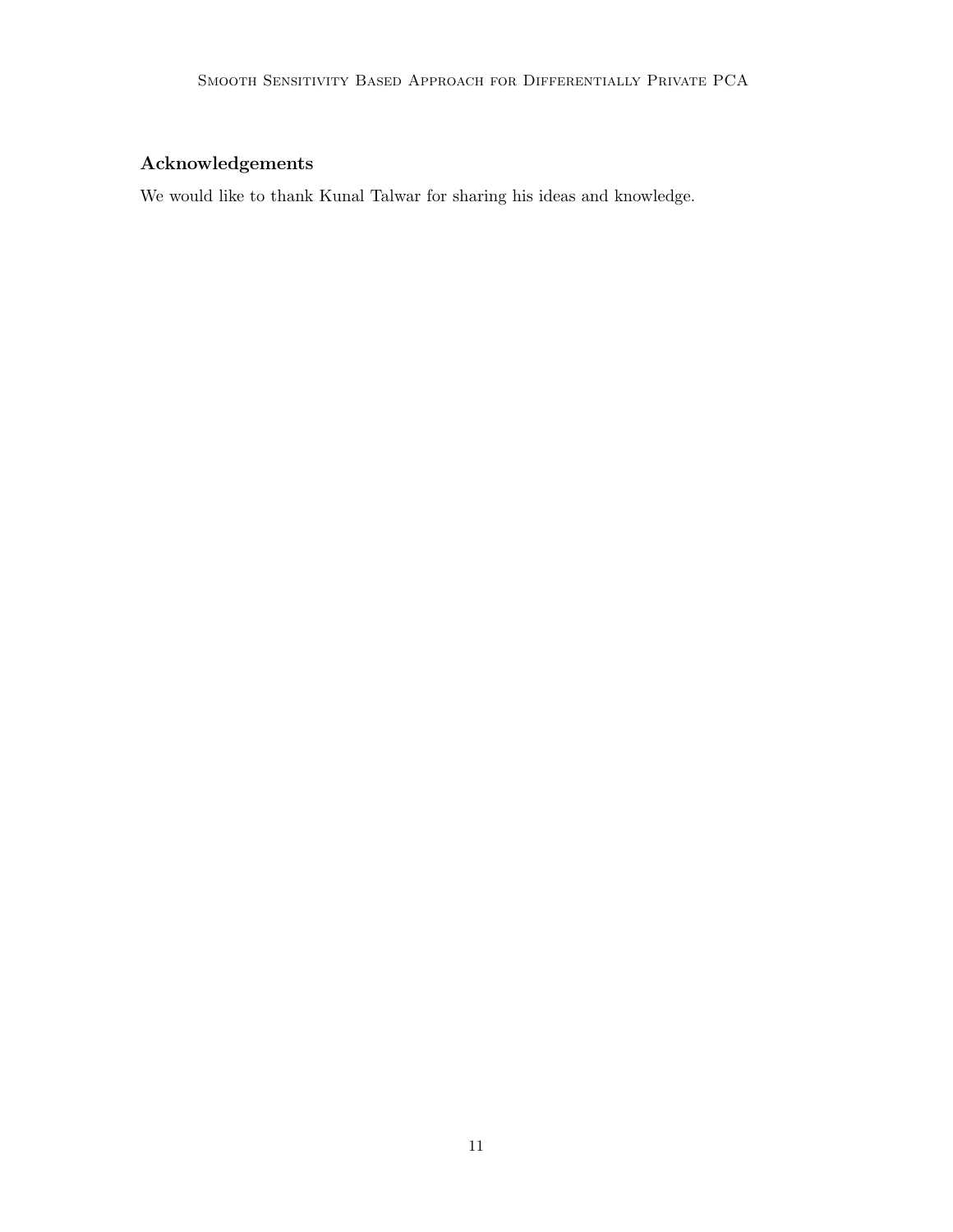### References

- <span id="page-11-9"></span>Rajendra Bhatia. Matrix Analysis, volume 169. Springer Science & Business Media, 1997. ISBN 0387948465. doi: 10.1007/978-1-4612-0653-8. URL [http://cnx.org/content/col10048/latest//{%}5Cnpapers2://publication/](http://cnx.org/content/col10048/latest//{%}5Cnpapers2://publication/uuid/8E4EF096-A7F9-4960-AA3C-B2B8439EFCF0) [uuid/8E4EF096-A7F9-4960-AA3C-B2B8439EFCF0](http://cnx.org/content/col10048/latest//{%}5Cnpapers2://publication/uuid/8E4EF096-A7F9-4960-AA3C-B2B8439EFCF0).
- <span id="page-11-10"></span>Gilles Blanchard, Olivier Bousquet, and Laurent Zwald. Statistical properties of kernel principal component analysis. Mach. Learn., 66(2-3):259–294, 2007.
- <span id="page-11-4"></span>Avrim Blum, Cynthia Dwork, Frank D. McSherry, and Kobbi Nissim. Practical privacy: the SuLQ framework. In Proc. twenty-fourth ACM SIGMOD-SIGACT-SIGART Symp. Princ. database Syst., volume 2, pages 128–138. ACM, 2005. ISBN 1-59593-062- 0. doi: http://doi.acm.org/10.1145/1065167.1065184. URL [http://doi.acm.org/10.](http://doi.acm.org/10.1145/1065167.1065184) [1145/1065167.1065184](http://doi.acm.org/10.1145/1065167.1065184).
- <span id="page-11-3"></span>Avrim Blum, Katrina Ligett, and Aaron Roth. A learning theory approach to noninteractive database privacy. J. ACM, 60(2):12, 2013.
- <span id="page-11-8"></span>Jonathan M Borwein, Adrian S Lewis, Jonathan M. Borwein, and Adrian S.Lewis. Convex analysis and nonlinear optimization: theory and examples. Springer Science & Business Media, 2010. ISBN 1441921273 9781441921277. URL [http:](http://www.amazon.com/Convex-Analysis-Nonlinear-Optimization-Mathematics/dp/1441921273/ref=tmm{_}pap{_}title{_}0?ie=UTF8{&}qid=1384184182{&}sr=1-2) [//www.amazon.com/Convex-Analysis-Nonlinear-Optimization-Mathematics/dp/](http://www.amazon.com/Convex-Analysis-Nonlinear-Optimization-Mathematics/dp/1441921273/ref=tmm{_}pap{_}title{_}0?ie=UTF8{&}qid=1384184182{&}sr=1-2) [1441921273/ref=tmm{\\_}pap{\\_}title{\\_}0?ie=UTF8{&}qid=1384184182{&}sr=1-2](http://www.amazon.com/Convex-Analysis-Nonlinear-Optimization-Mathematics/dp/1441921273/ref=tmm{_}pap{_}title{_}0?ie=UTF8{&}qid=1384184182{&}sr=1-2).
- <span id="page-11-2"></span>Kamalika Chaudhuri, Claire Monteleoni, and Anand D Sarwate. Differentially private empirical risk minimization. J. Mach. Learn. Res., 12(Mar):1069–1109, 2011.
- <span id="page-11-5"></span>Kamalika Chaudhuri, Anand Sarwate, and Kaushik Sinha. Near-optimal differentially private principal components. In Adv. Neural Inf. Process. Syst., pages 989–997, 2012.
- <span id="page-11-7"></span>Kenneth L. Clarkson and David P. Woodruff. Low rank approximation and regression in input sparsity time. In Proc. forty-fifth Annu. ACM Symp. Theory Comput., pages 81–90. ACM, 2012. ISBN 9781450320290. doi: 10.1145/2488608.2488620. URL [http:](http://arxiv.org/abs/1207.6365) [//arxiv.org/abs/1207.6365](http://arxiv.org/abs/1207.6365).
- <span id="page-11-0"></span>Cynthia Dwork. Differential privacy: A survey of results. In Int. Conf. Theory Appl. Model. Comput., pages 1–19. Springer, 2008.
- <span id="page-11-1"></span>Cynthia Dwork, Aaron Roth, and Others. The algorithmic foundations of differential privacy. Found. Trends $\mathbb{R}$ in Theor. Comput. Sci., 9(3–4):211–407, 2014a.
- <span id="page-11-6"></span>Cynthia Dwork, Kunal Talwar, Abhradeep Thakurta, and Li Zhang. Analyze gauss: optimal bounds for privacy-preserving principal component analysis. In Proc. 46th Annu. ACM Symp. Theory Comput., pages 11–20. ACM, 2014b.
- <span id="page-11-11"></span>Rong Ge, Chi Jin, and Yi Zheng. No Spurious Local Minima in Nonconvex Low Rank Problems: A Unified Geometric Analysis. arXiv Prepr. arXiv1704.00708, 2017.